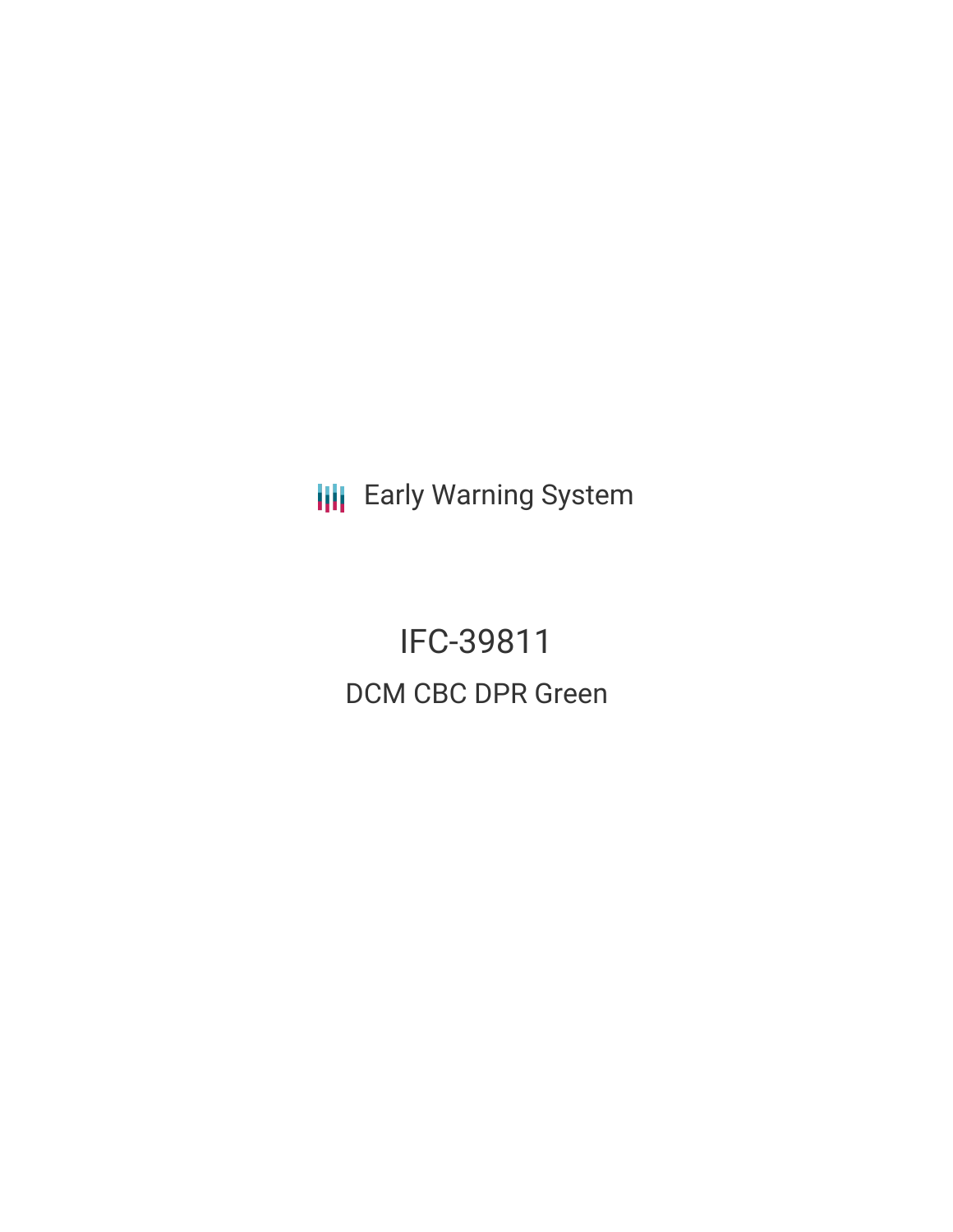

## **Quick Facts**

| <b>Countries</b>              | Sri Lanka                               |
|-------------------------------|-----------------------------------------|
| <b>Financial Institutions</b> | International Finance Corporation (IFC) |
| <b>Status</b>                 | Proposed                                |
| <b>Bank Risk Rating</b>       |                                         |
| <b>Voting Date</b>            | 2017-06-30                              |
| <b>Borrower</b>               | COMMERCIAL BANK OF CEYLON PLC           |
| <b>Sectors</b>                | Finance                                 |
| <b>Ring Fence</b>             | Small & Medium Enterprises              |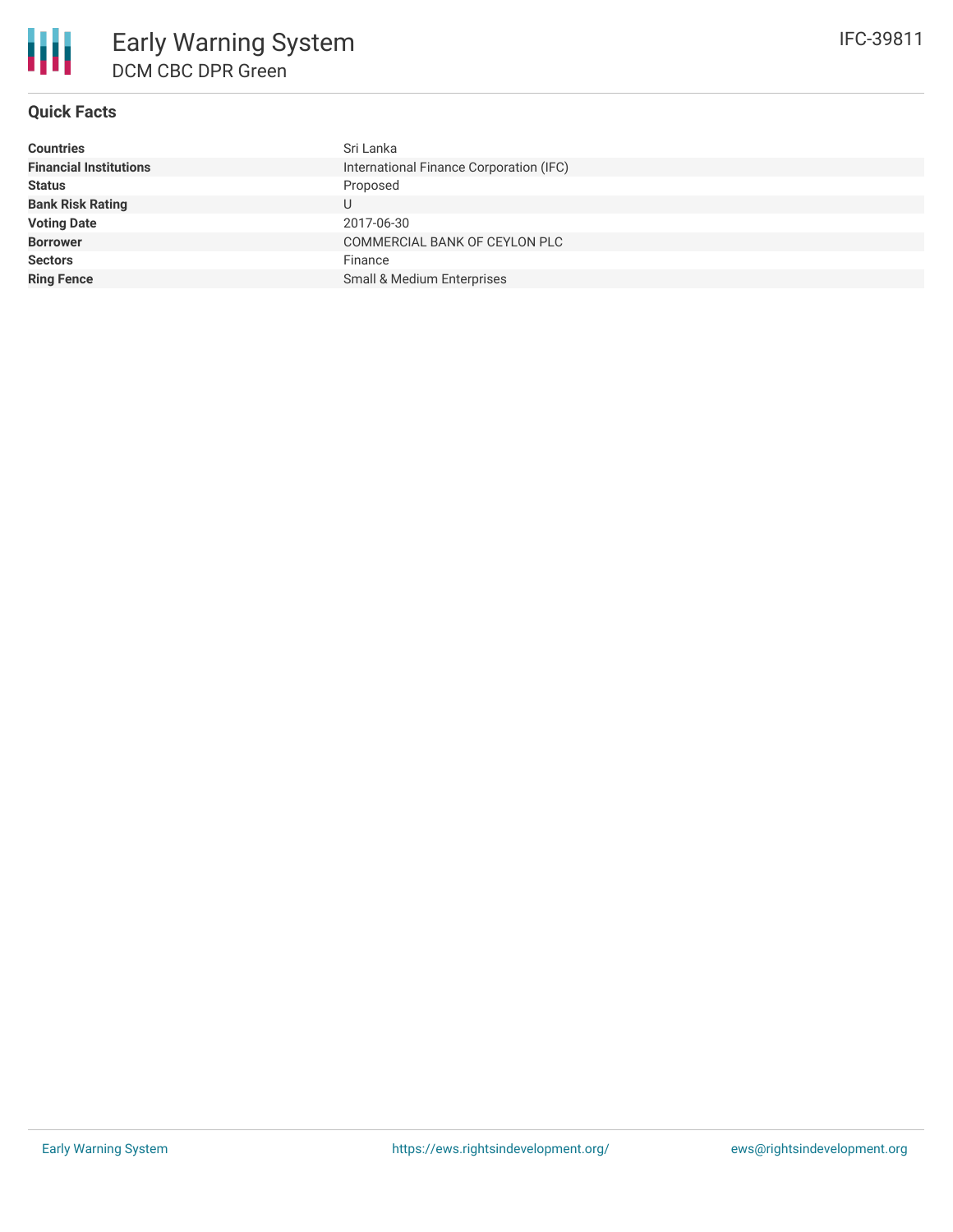

#### **Project Description**

The project involves a senior senior loan of US\$100 million secured by future foreign currency flows to Commercial Bank of Ceylon PLC ('CBC', the Bank), the largest private commercial bank in Sri Lanka and an existing IFC client. The funds will be utilized by the Bank to fund the growth in its green lending portfolio. The financing provided is a fit with the World Bank and IFC strategy of promoting sustainable growth and sustainable energy usage in Sri Lanka.CBC was established in 1969 and is one of five systematically important banks in Sri Lanka. IFC first engaged with CBC in 2003 with an equity investment, followed by a trade line in 2008, risk share facility in 2009, senior loan back by a future foreign currency flows in 2012 and a sub debt in 2013.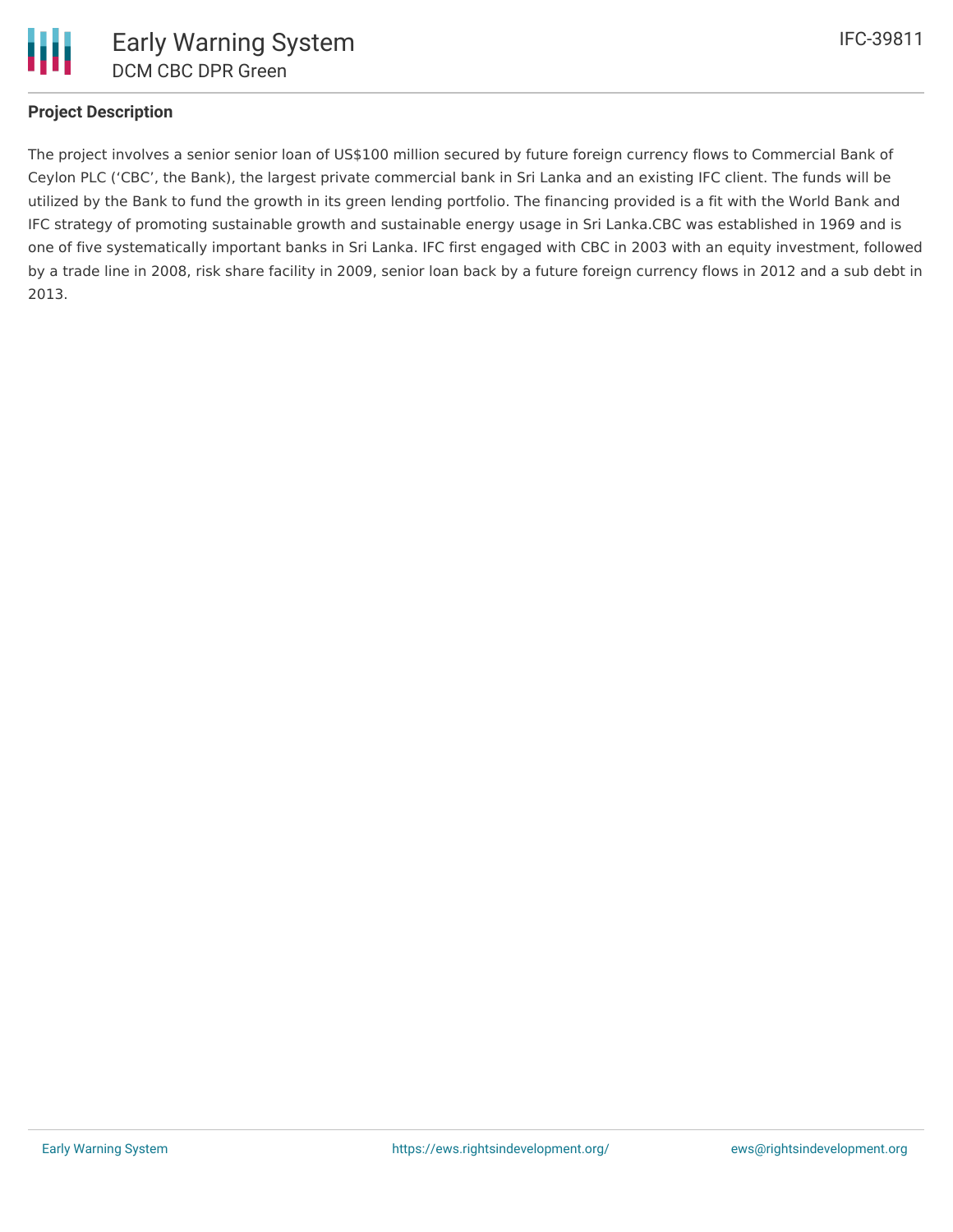# **Investment Description**

• International Finance Corporation (IFC)

CBC is the sponsor of the project. CBC is listed in the Colombo Stock Exchange and does not have a sponsor shareholder. As at March 31, 2017 IFC was the 5th largest shareholder of CBC, with a stake of 4.45%. The other shareholders owning more than 2% were: DFCC Bank 14.69%, Mr Indra Silva 9.89%, Employees Provident Fund 9.67%, Sri Lanka Insurance - Life fund 5.01%, Sri Lanka Insurance - General fund 4.31%, Melstacorp PLC 3.39% and HSBC/NT Asian Discovery Master Fund 2.36%.

IFC proposes to provide a senior loan of up to US\$ 100 million, secured by future foreign currency flows. **Financial Intermediary**

Financial Intermediary: A commercial bank or financial institution that receives funds from a development bank. A financial intermediary then lends these funds to their clients (private actors) in the form of loans, bonds, guarantees and equity shares. Financial intermediaries include insurance, pension and equity funds. The direct financial relationship is between the development bank and the financial intermediary.

[COMMERCIAL](file:///actor/2996/) BANK OF CEYLON PLC (Financial Intermediary) **is owned by** [Commercial](file:///actor/3558/) Bank of Ceylon (Parent Company)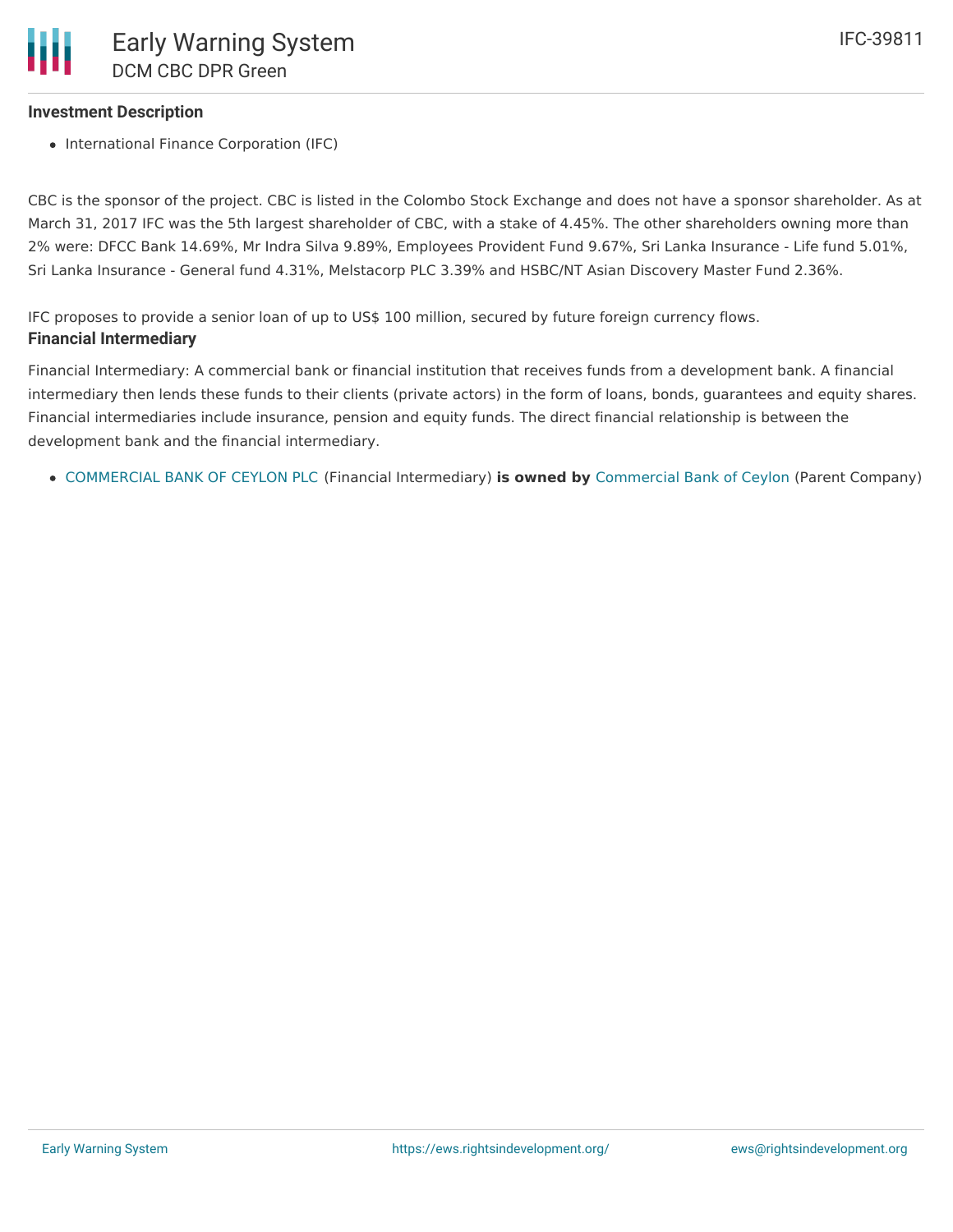### **Private Actor Relationship**

There is often limited information publicly available about what development banks are funding through financial intermediaries. In 2021, the Early Warning System partnered with Oxfam International to incorporate information on high-risk projects being funded by financial intermediaries receiving funding from the International Finance Corporation (IFC) and the Dutch Development Bank (FMO).

The information listed below describes the relationship between the different private actors linked to high-risk sectors and subprojects of IFC and FMO's financial intermediary investments and/or the financial intermediary's parent companies made from 2017 through 2020, including any associated ring fences.

The database, however, does not explicitly or implicitly imply that IFC or FMO have material exposure to or are contractually or legally accountable to the sub-projects financed by their financial intermediaries or the financial intermediary's parent companies. It only shows a seemingly financial relationship among the different private actors, the financial intermediaries, and IFC or FMO.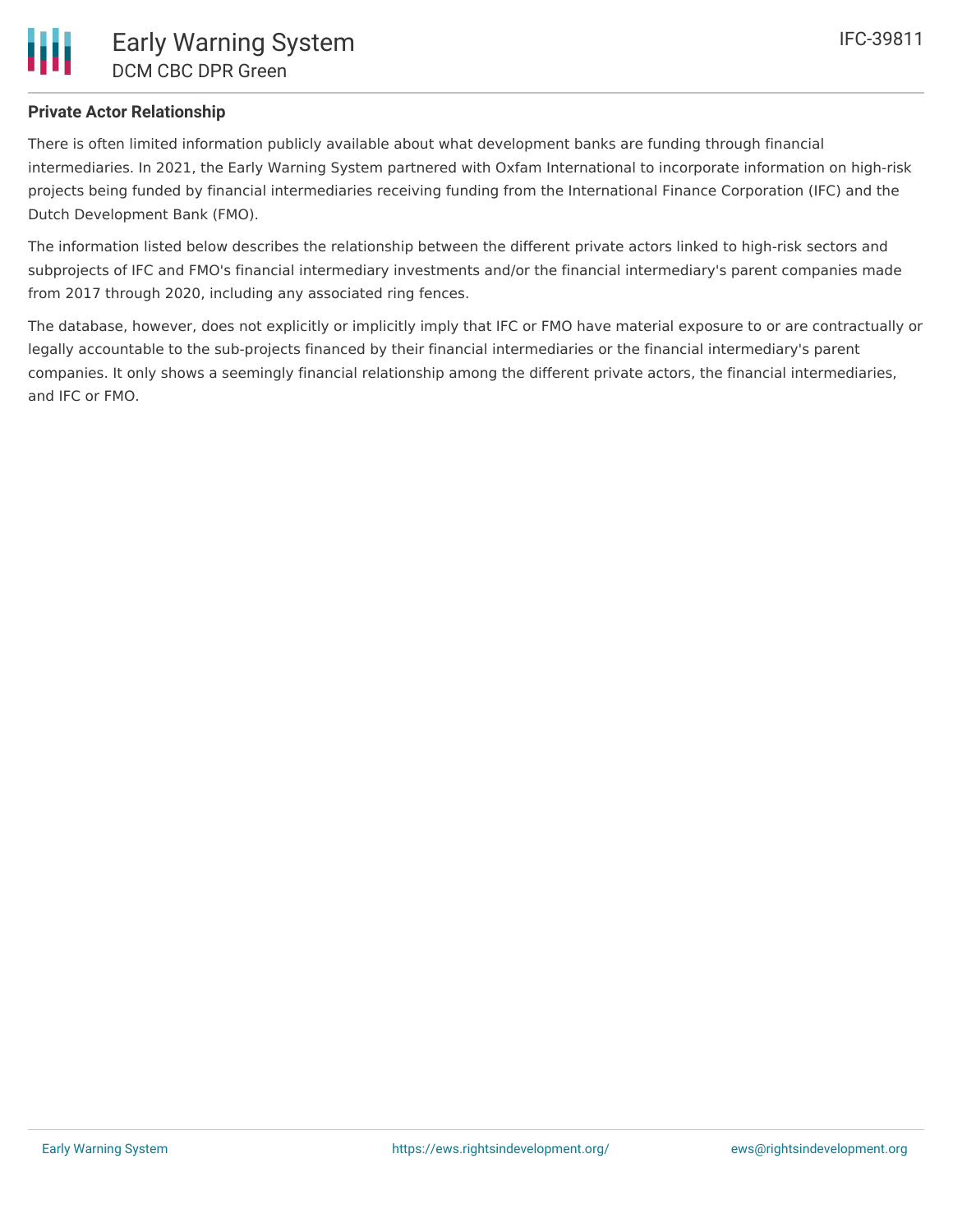

| <b>Private Actor 1</b>    | <b>Private Actor</b> Private Actor<br>1 Role | 1 Sector | Relation | <b>Private Actor 2</b>                 | <b>Private Actor</b><br>2 Role | <b>Private Actor</b><br>2 Sector        |
|---------------------------|----------------------------------------------|----------|----------|----------------------------------------|--------------------------------|-----------------------------------------|
| Commercial Bank of Ceylon | Investor                                     | Finance  |          | invests in City Seed Crushing Inds Ltd |                                | Parent Company Agriculture and Forestry |